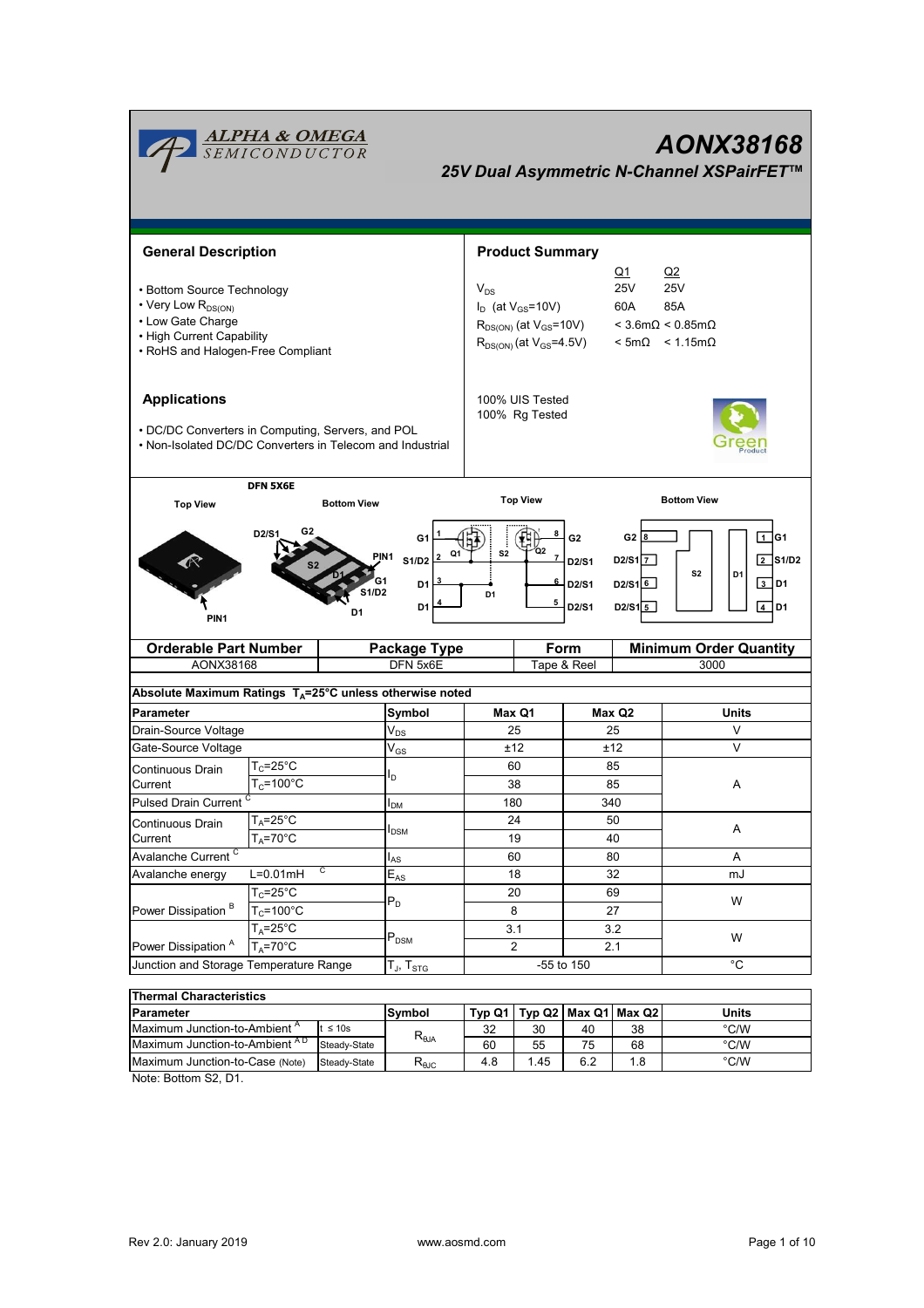

#### **Q1 Electrical Characteristics (TJ=25°C unless otherwise noted)**

| Symbol                                  | Parameter                             | <b>Conditions</b>                                              | Min | <b>Typ</b>     | <b>Max</b>   | <b>Units</b> |  |  |  |
|-----------------------------------------|---------------------------------------|----------------------------------------------------------------|-----|----------------|--------------|--------------|--|--|--|
| <b>STATIC PARAMETERS</b>                |                                       |                                                                |     |                |              |              |  |  |  |
| BV <sub>DSS</sub>                       | Drain-Source Breakdown Voltage        | ID=250µA, VGS=0V                                               | 25  |                |              | $\vee$       |  |  |  |
| $I_{DSS}$                               |                                       | $V_{DS}$ =25V, $V_{GS}$ =0V                                    |     |                | $\mathbf{1}$ | μA           |  |  |  |
|                                         | Zero Gate Voltage Drain Current       | $T_J = 55^{\circ}C$                                            |     |                | 5            |              |  |  |  |
| $I_{GSS}$                               | Gate-Body leakage current             | $V_{DS}$ =0V, $V_{GS}$ = $\pm$ 12V                             |     |                | ±100         | nA           |  |  |  |
| $\mathsf{V}_{\mathsf{GS}(\mathsf{th})}$ | Gate Threshold Voltage                | $V_{DS}$ = $V_{GS}$ , $I_D$ =250 $\mu$ A                       | 1.3 | 1.7            | 2.1          | V            |  |  |  |
|                                         |                                       | $V_{GS}$ =10V, $I_D$ =20A                                      |     | 3              | 3.6          | $m\Omega$    |  |  |  |
| $R_{DS(ON)}$                            | Static Drain-Source On-Resistance     | $T_{\rm J}$ =125°C                                             |     | 4.1            | 5            |              |  |  |  |
|                                         |                                       | $V_{GS}$ =4.5V, I <sub>D</sub> =20A                            |     | 3.9            | 5            | $m\Omega$    |  |  |  |
| $g_{FS}$                                | <b>Forward Transconductance</b>       | $V_{DS}$ =5V, I <sub>D</sub> =20A                              |     | 145            |              | S            |  |  |  |
| $V_{SD}$                                | Diode Forward Voltage                 | $IS=1A, VGS=0V$                                                |     | 0.7            | 1            | V            |  |  |  |
| $I_{\rm S}$                             | Maximum Body-Diode Continuous Current |                                                                |     | 25             | A            |              |  |  |  |
|                                         | <b>DYNAMIC PARAMETERS</b>             |                                                                |     |                |              |              |  |  |  |
| $C_{\hbox{\tiny lss}}$                  | Input Capacitance                     |                                                                |     | 1225           |              | pF           |  |  |  |
| $C_{\rm oss}$                           | Output Capacitance                    | $V_{GS}$ =0V, $V_{DS}$ =12.5V, f=1MHz                          |     | 370            |              | pF           |  |  |  |
| $\mathbf{C}_{\text{rss}}$               | Reverse Transfer Capacitance          |                                                                |     | 48             |              | pF           |  |  |  |
| $R_{g}$                                 | Gate resistance                       | $f = 1$ MHz                                                    | 0.6 | 1.3            | 2            | Ω            |  |  |  |
|                                         | <b>SWITCHING PARAMETERS</b>           |                                                                |     |                |              |              |  |  |  |
| Q <sub>a</sub> (10V)                    | <b>Total Gate Charge</b>              |                                                                |     | 15             | 24           | nC           |  |  |  |
| $Q_g(4.5V)$                             | <b>Total Gate Charge</b>              | $V_{GS}$ =10V, $V_{DS}$ =12.5V, $I_{D}$ =20A                   |     | 6.5            | 12           | nC           |  |  |  |
| $Q_{gs}$                                | Gate Source Charge                    |                                                                |     | 2.7            |              | nC           |  |  |  |
| $\mathsf{Q}_{\underline{\mathsf{gd}}}$  | Gate Drain Charge                     |                                                                |     | $\overline{2}$ |              | nC           |  |  |  |
| $t_{D(0n)}$                             | Turn-On DelayTime                     |                                                                |     | $\overline{7}$ |              | ns           |  |  |  |
| t,                                      | Turn-On Rise Time                     | $V_{GS}$ =10V, $V_{DS}$ =12.5V, R <sub>L</sub> =0.6 $\Omega$ , |     | 3              |              | ns           |  |  |  |
| $t_{D(off)}$                            | Turn-Off DelayTime                    | $R_{\text{GEN}} = 3\Omega$                                     |     | 20             |              | ns           |  |  |  |
| $\mathbf{t}_\text{f}$                   | <b>Turn-Off Fall Time</b>             |                                                                |     | $\overline{2}$ |              | ns           |  |  |  |
| $\mathfrak{t}_{\text{rr}}$              | Body Diode Reverse Recovery Time      | $I_F$ =20A, di/dt=500A/ $\mu$ s                                |     | 11.5           |              | ns           |  |  |  |
| $Q_{rr}$                                | Body Diode Reverse Recovery Charge    | $I_F$ =20A, di/dt=500A/us                                      |     | 17.5           |              | пC           |  |  |  |

A. The value of  $R_{\theta JA}$  is measured with the device mounted on 1in<sup>2</sup> FR-4 board with 2oz. Copper, in a still air environment with T<sub>A</sub> =25°C. The Power dissipation P<sub>DSM</sub> is based on R <sub>θJA</sub> t≤ 10s and the maximum allowed junction temperature of 150°C. The value in any given application depends on

the user's specific board design.<br>B. The power dissipation P<sub>D</sub> is based on T<sub>J(MAX)</sub>=150° C, using junction-to-case thermal resistance, and is more useful in setting the upper<br>dissipation limit for cases where additional

D. The  $R_{\theta JA}$  is the sum of the thermal impedance from junction to case  $R_{\theta JC}$  and case to ambient.

E. The static characteristics in Figures 1 to 6 are obtained using <300us pulses, duty cycle 0.5% max.

F. These curves are based on the junction-to-case thermal impedance which is measured with the device mounted to a large heatsink, assuming a maximum junction temperature of  $T_{J(MAX)}$ =150°C. The SOA curve provides a single pulse rating.

G. The maximum current rating is package limited.

H. These tests are performed with the device mounted on 1 in<sup>2</sup> FR-4 board with 2oz. Copper, in a still air environment with T<sub>A</sub>=25°C.

APPLICATIONS OR USE AS CRITICAL COMPONENTS IN LIFE SUPPORT DEVICES OR SYSTEMS ARE NOT AUTHORIZED. AOS DOES NOT ASSUME ANY LIABILITY ARISING OUT OF SUCH APPLICATIONS OR USES OF ITS PRODUCTS. AOS RESERVES THE RIGHT TO IMPROVE PRODUCT DESIGN,FUNCTIONS AND RELIABILITY WITHOUT NOTICE.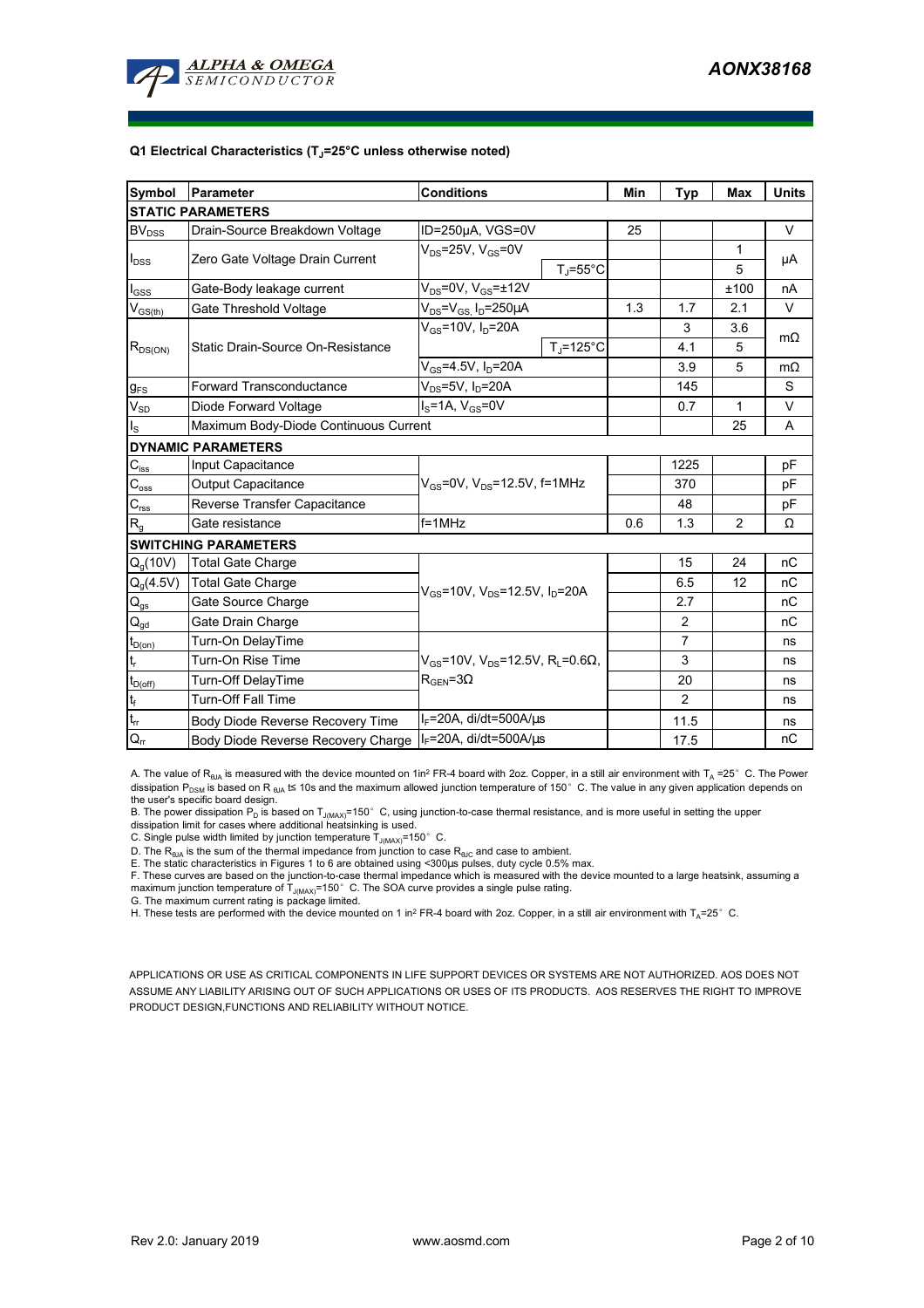

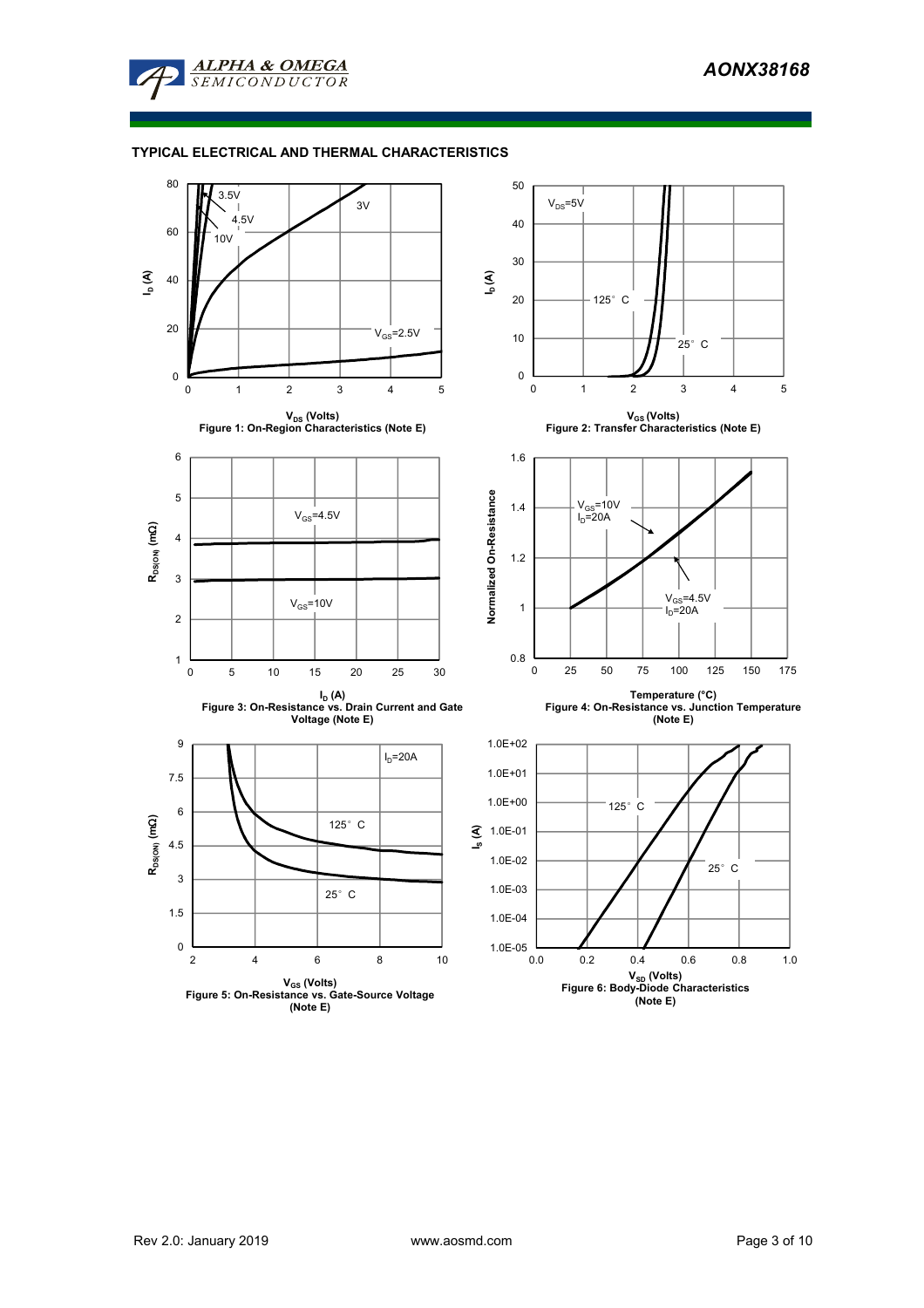

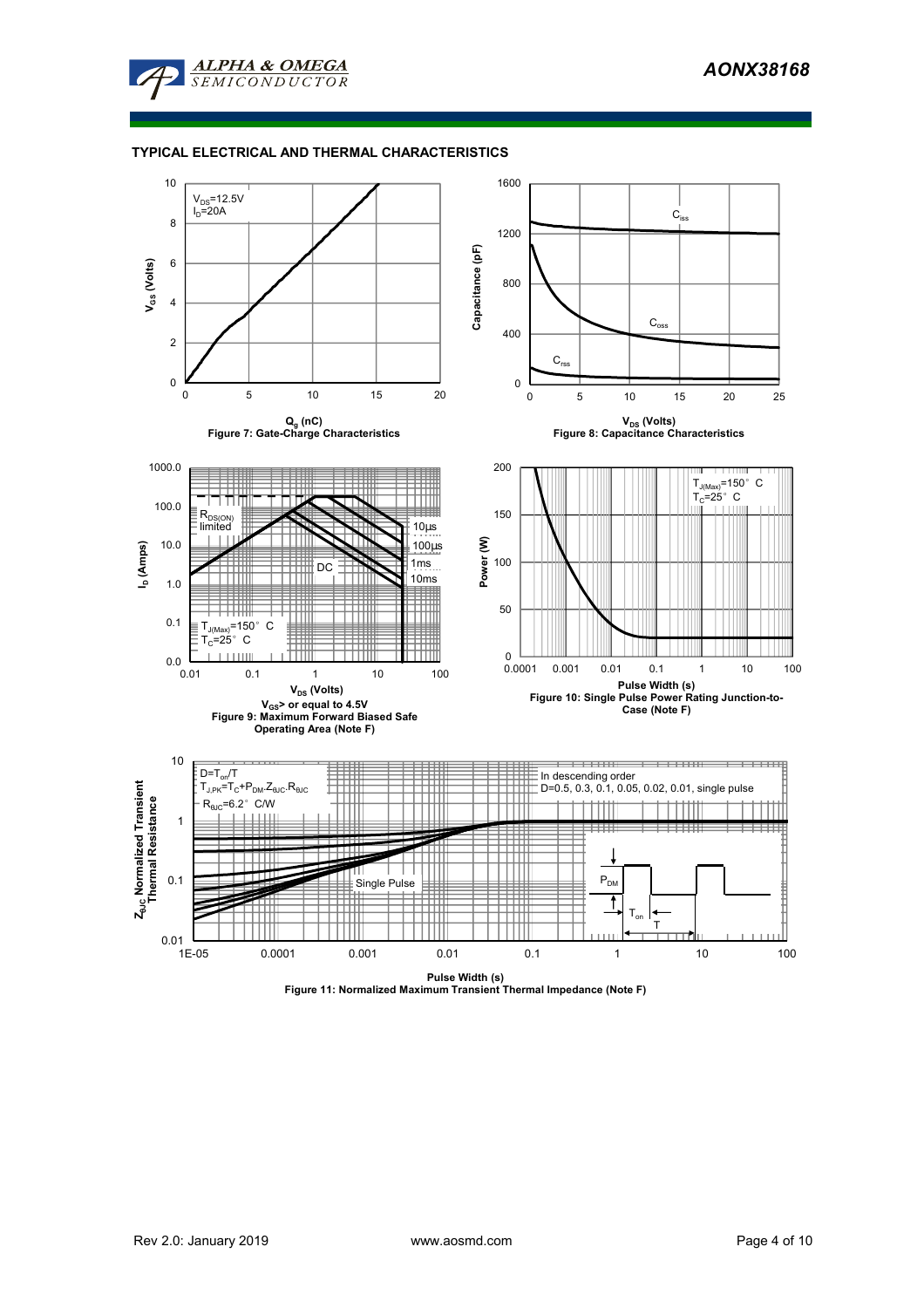







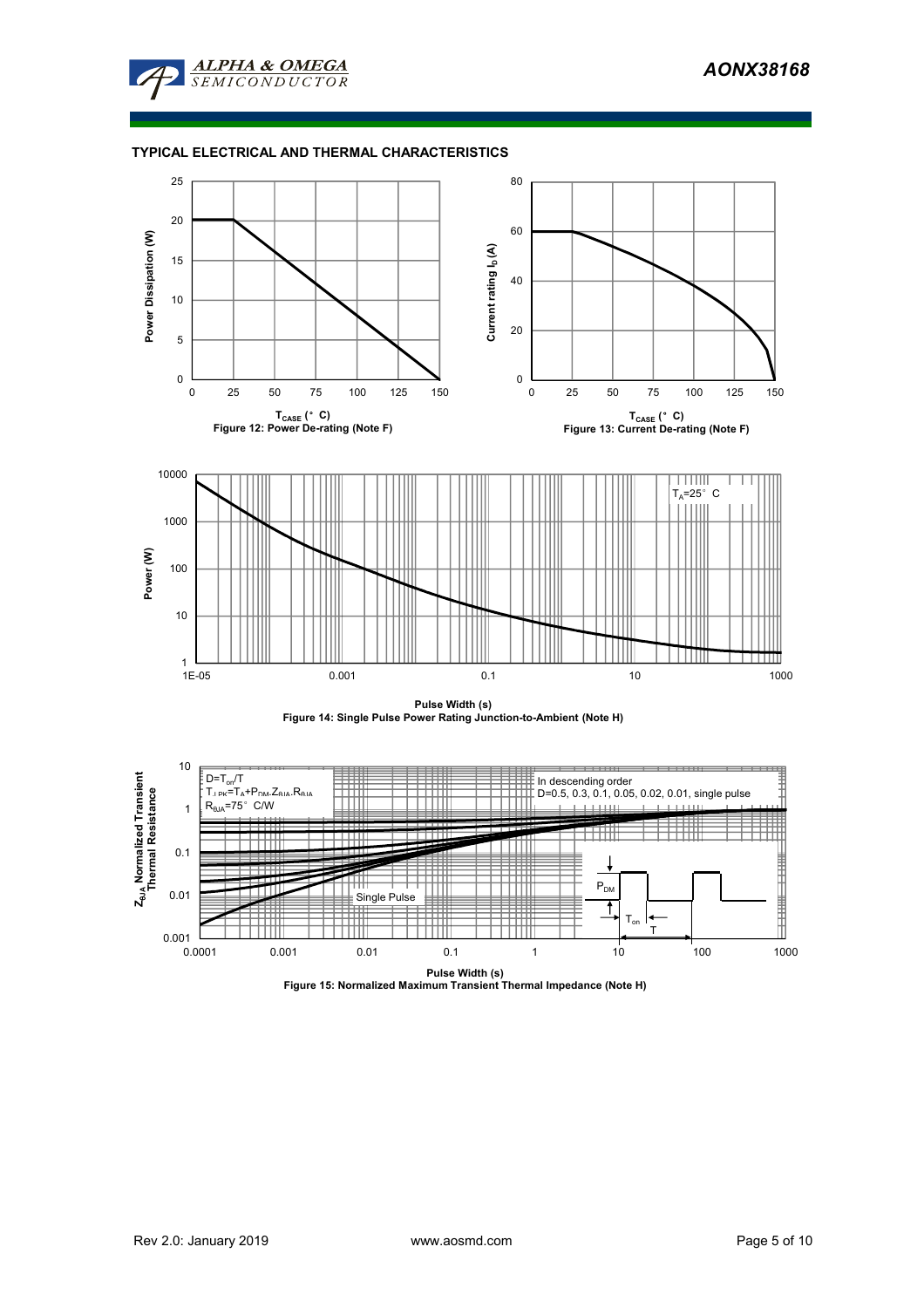

#### **Q2 Electrical Characteristics (TJ=25°C unless otherwise noted)**

| Symbol                                  | <b>Parameter</b>                        | <b>Conditions</b>                                                   |                      | Min            | <b>Typ</b>     | <b>Max</b>   | <b>Units</b> |  |  |
|-----------------------------------------|-----------------------------------------|---------------------------------------------------------------------|----------------------|----------------|----------------|--------------|--------------|--|--|
| <b>STATIC PARAMETERS</b>                |                                         |                                                                     |                      |                |                |              |              |  |  |
| <b>BV</b> <sub>DSS</sub>                | Drain-Source Breakdown Voltage          | ID=250µA, VGS=0V                                                    |                      | 25             |                |              | V            |  |  |
|                                         |                                         | $V_{DS}$ =25V, $V_{GS}$ =0V                                         |                      |                |                | 1            | μA           |  |  |
| $I_{DSS}$                               | Zero Gate Voltage Drain Current         |                                                                     | $T_i = 55^{\circ}$ C |                |                | 5            |              |  |  |
| $I_{GSS}$                               | Gate-Body leakage current               | $V_{DS}$ =0V, $V_{GS}$ = $\pm$ 12V                                  |                      |                |                | ±100         | nA           |  |  |
| $\mathsf{V}_{\mathsf{GS}(\mathsf{th})}$ | Gate Threshold Voltage                  | $V_{DS} = V_{GS} I_D = 250 \mu A$                                   |                      | 1.0            | 1.4            | 1.8          | V            |  |  |
|                                         |                                         | $V_{\text{GS}}$ =10V, $I_{\text{D}}$ =20A                           |                      |                | 0.7            | 0.85         | $m\Omega$    |  |  |
| $R_{DS(ON)}$                            | Static Drain-Source On-Resistance       |                                                                     | $T_{\rm J}$ =125°C   |                | 1              | 1.2          |              |  |  |
|                                         |                                         | $V_{GS} = 4.5V, I_D = 20A$                                          |                      |                | 0.9            | 1.15         | $m\Omega$    |  |  |
| $g_{FS}$                                | <b>Forward Transconductance</b>         | $V_{DS}$ =5V, I <sub>D</sub> =20A                                   |                      |                | 120            |              | S            |  |  |
| $V_{SD}$                                | Diode Forward Voltage                   | $I_S = 1A$ , $V_{GS} = 0V$                                          |                      |                | 0.67           | $\mathbf{1}$ | V            |  |  |
| $I_{\rm S}$                             | Maximum Body-Diode Continuous Current G |                                                                     |                      |                |                | 85           | A            |  |  |
|                                         | <b>DYNAMIC PARAMETERS</b>               |                                                                     |                      |                |                |              |              |  |  |
| $C_{\text{iss}}$                        | Input Capacitance                       |                                                                     |                      |                | 4860           |              | pF           |  |  |
| $C_{\rm oss}$                           | Output Capacitance                      | $V_{GS}$ =0V, $V_{DS}$ =12.5V, f=1MHz                               |                      | 1325           |                | pF           |              |  |  |
| $\mathbf{C}_{\text{rss}}$               | Reverse Transfer Capacitance            |                                                                     |                      |                | 145            |              | pF           |  |  |
| $R_{q}$                                 | Gate resistance                         | $f = 1$ MHz                                                         | 0.6                  | 1.3            | $\overline{2}$ | Ω            |              |  |  |
|                                         | <b>SWITCHING PARAMETERS</b>             |                                                                     |                      |                |                |              |              |  |  |
| Q <sub>a</sub> (10V)                    | <b>Total Gate Charge</b>                |                                                                     |                      |                | 60.6           | 85           | nC           |  |  |
| $Q_g(4.5V)$                             | <b>Total Gate Charge</b>                | $V_{GS}$ =10V, $V_{DS}$ =12.5V, $I_{D}$ =20A                        |                      |                | 25             | 35           | nC           |  |  |
| $\mathsf{Q}_{\mathsf{gs}}$              | Gate Source Charge                      |                                                                     |                      |                | 11.8           |              | nC           |  |  |
| $\mathsf{Q}_{\underline{\mathsf{gd}}}$  | Gate Drain Charge                       |                                                                     |                      |                | 4.4            |              | nC           |  |  |
| $t_{D(0n)}$                             | Turn-On DelayTime                       |                                                                     |                      |                | 11             |              | ns           |  |  |
| $t_r$                                   | Turn-On Rise Time                       | $V_{\text{gs}}$ =10V, $V_{\text{ps}}$ =12.5V, R <sub>i</sub> =0.6Ω, |                      | $\overline{7}$ |                | ns           |              |  |  |
| $t_{D(off)}$                            | Turn-Off DelayTime                      | $R_{\text{GEN}} = 3\Omega$                                          |                      |                | 48             |              | ns           |  |  |
| $t_f$                                   | <b>Turn-Off Fall Time</b>               |                                                                     |                      | 8.5            |                | ns           |              |  |  |
| $t_{\rm rr}$                            | Body Diode Reverse Recovery Time        | $I_F$ =20A, di/dt=500A/ $\mu$ s                                     |                      |                | 20.5           |              | ns           |  |  |
| $Q_{rr}$                                | Body Diode Reverse Recovery Charge      | $I_F$ =20A, di/dt=500A/us                                           |                      |                | 55             |              | nC           |  |  |

A. The value of R<sub>eJA</sub> is measured with the device mounted on 1in<sup>2</sup> FR-4 board with 2oz. Copper, in a still air environment with T<sub>A</sub> =25° C. The Power dissipation P<sub>DSM</sub> is based on R <sub>θJA</sub> t≤ 10s and the maximum allowed junction temperature of 150°C. The value in any given application depends on

the user's specific board design.<br>B. The power dissipation P<sub>D</sub> is based on T<sub>J(MAX)</sub>=150° C, using junction-to-case thermal resistance, and is more useful in setting the upper<br>dissipation limit for cases where additional

C. Single pulse width limited by junction temperature  $\overline{T}_{J(MAX)}$ =150°C.

D. The  $R_{AIA}$  is the sum of the thermal impedance from junction to case  $R_{AIC}$  and case to ambient.

E. The static characteristics in Figures 1 to 6 are obtained using <300µs pulses, duty cycle 0.5% max.

F. These curves are based on the junction-to-case thermal impedance which is measured with the device mounted to a large heatsink, assuming a maximum junction temperature of T<sub>J(MAX)</sub>=150°C. The SOA curve provides a single pulse rating.<br>G. The maximum current rating is package limited.

H. These tests are performed with the device mounted on 1 in<sup>2</sup> FR-4 board with 2oz. Copper, in a still air environment with T<sub>A</sub>=25°C.

APPLICATIONS OR USE AS CRITICAL COMPONENTS IN LIFE SUPPORT DEVICES OR SYSTEMS ARE NOT AUTHORIZED. AOS DOES NOT ASSUME ANY LIABILITY ARISING OUT OF SUCH APPLICATIONS OR USES OF ITS PRODUCTS. AOS RESERVES THE RIGHT TO IMPROVE PRODUCT DESIGN,FUNCTIONS AND RELIABILITY WITHOUT NOTICE.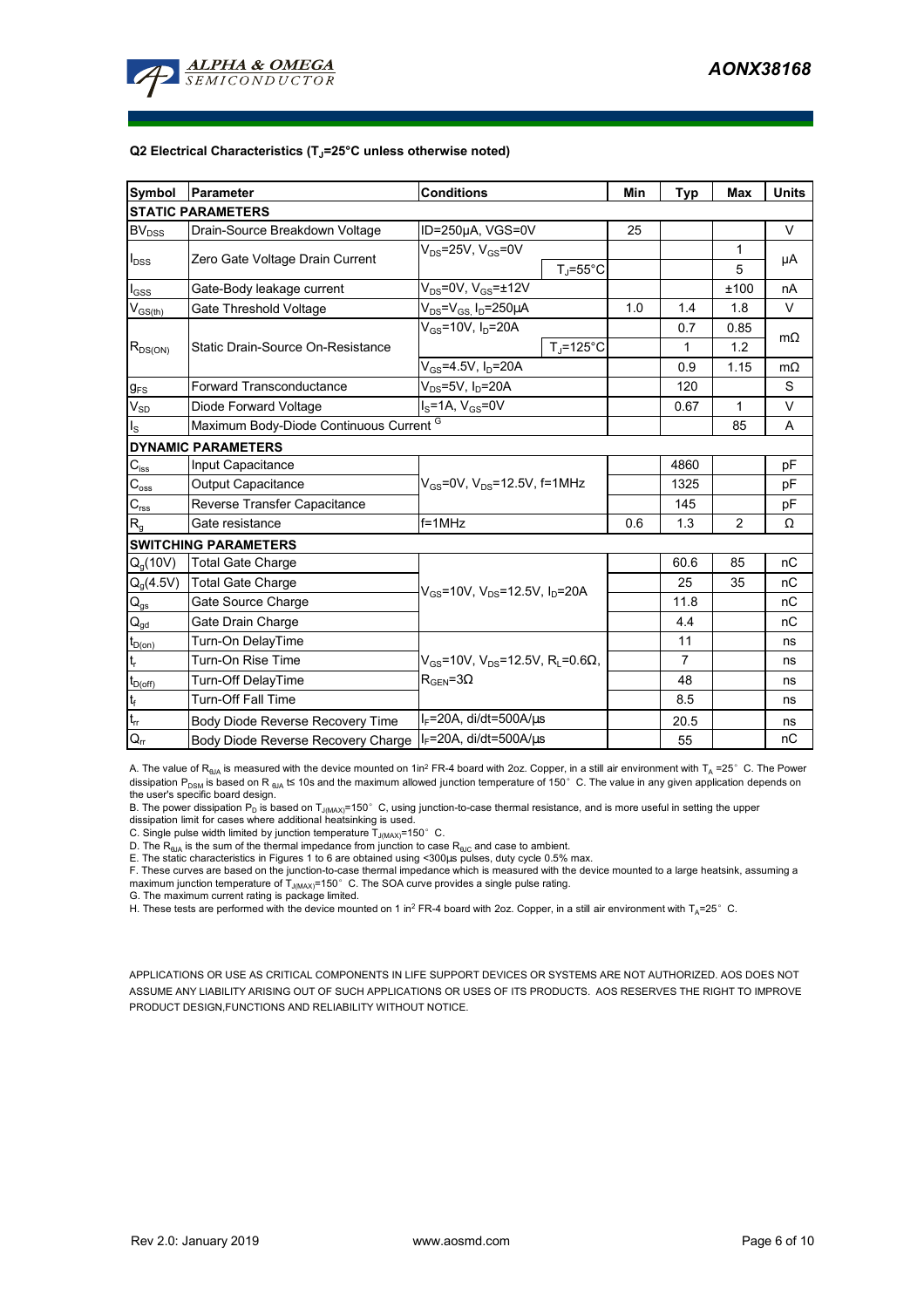

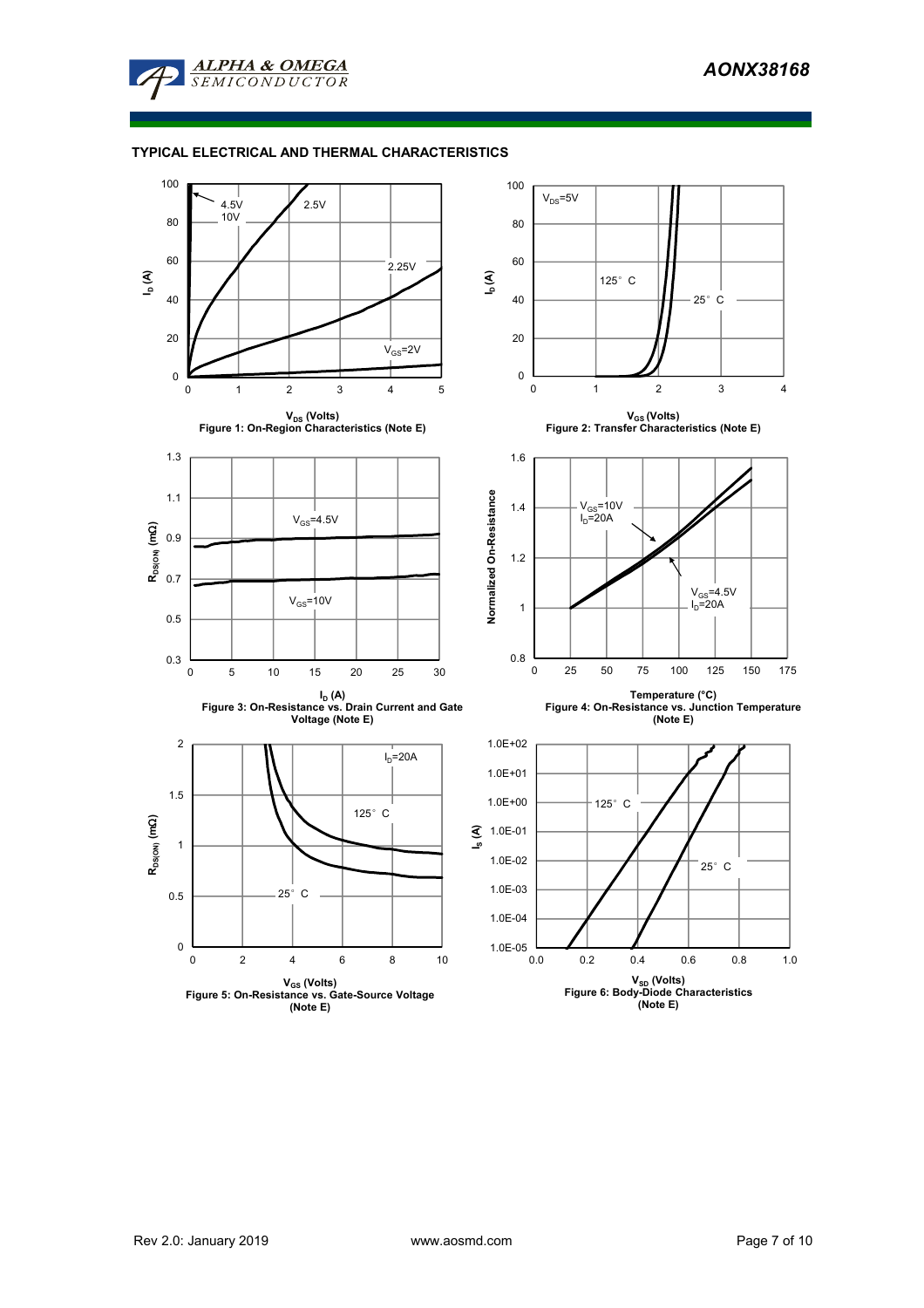



**Pulse Width (s) Figure 11: Normalized Maximum Transient Thermal Impedance (Note F)**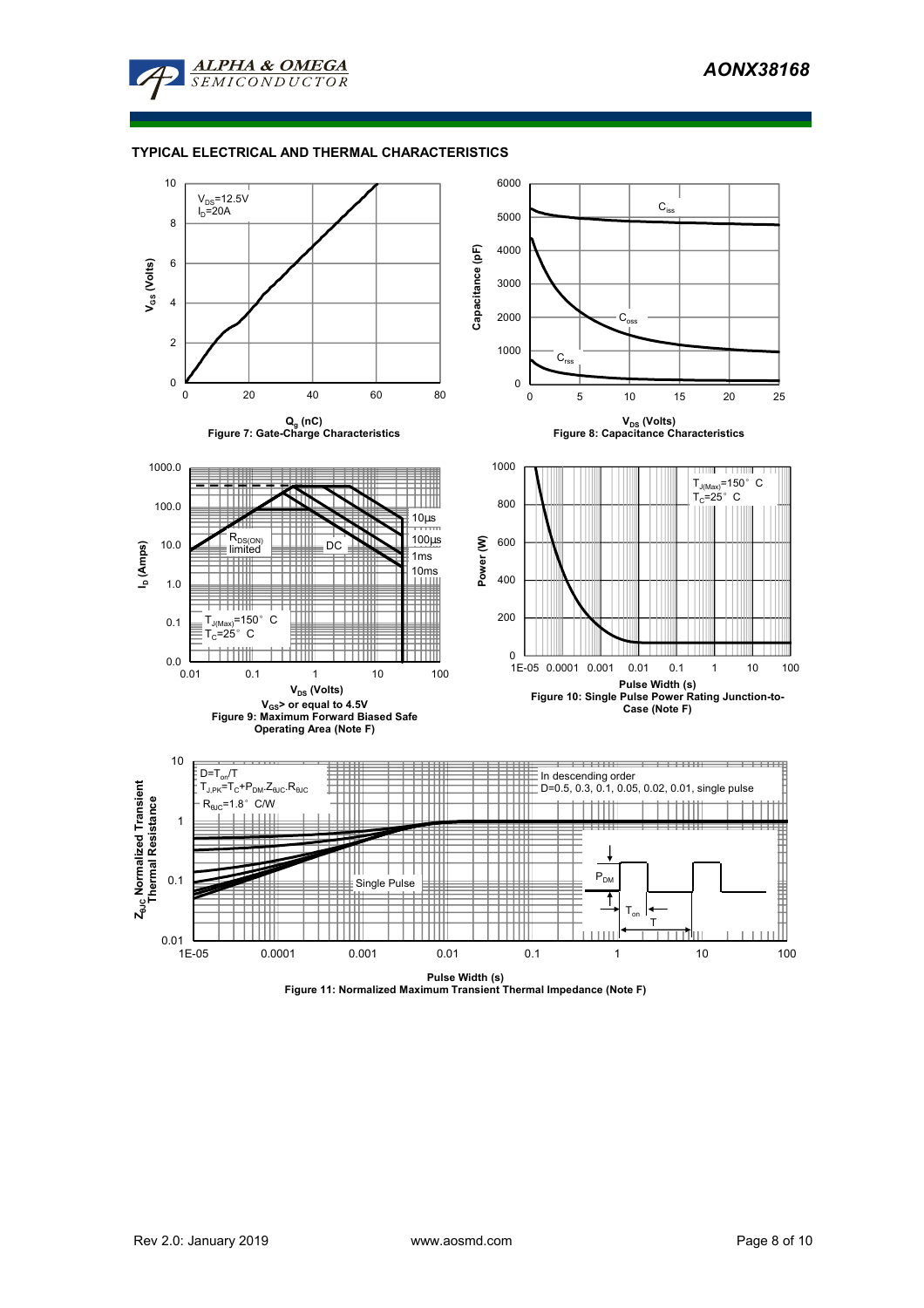







**Pulse Width (s) Figure 15: Normalized Maximum Transient Thermal Impedance (Note H)**